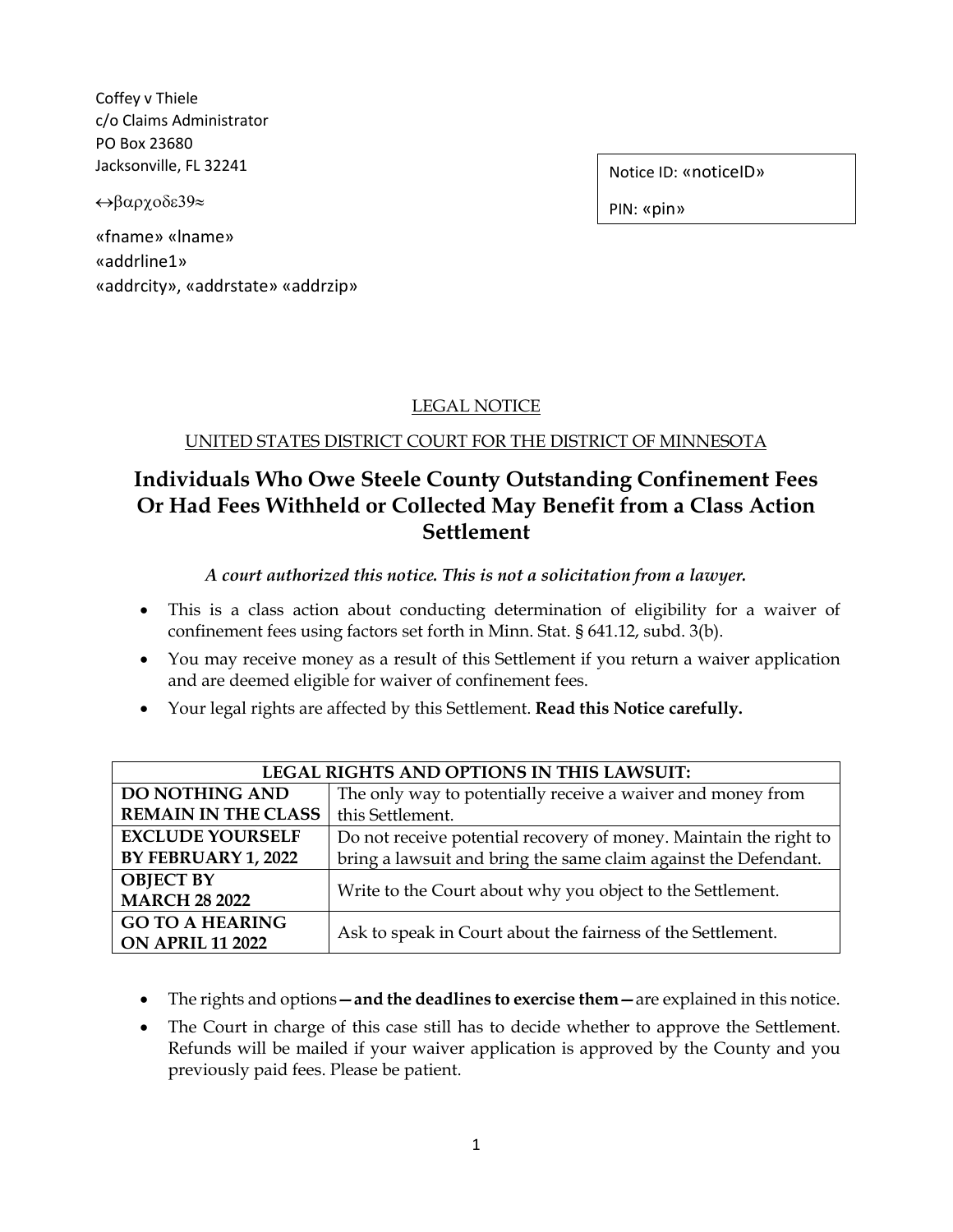### **WHAT THIS NOTICE CONTAINS**

| 1.<br>2.<br>3.<br>4.                                                                          |  |
|-----------------------------------------------------------------------------------------------|--|
|                                                                                               |  |
| 5.<br>6.<br>7.                                                                                |  |
|                                                                                               |  |
| 8.                                                                                            |  |
|                                                                                               |  |
|                                                                                               |  |
|                                                                                               |  |
| 13. If I don't exclude myself, can I sue Defendant for the same thing later? 5                |  |
|                                                                                               |  |
|                                                                                               |  |
|                                                                                               |  |
| 18. How do I tell the Court that I either like the Settlement or don't like the Settlement? 6 |  |
|                                                                                               |  |
| 20. When and where will the Court decide whether to approve the Settlement? 7                 |  |
|                                                                                               |  |
|                                                                                               |  |
|                                                                                               |  |
|                                                                                               |  |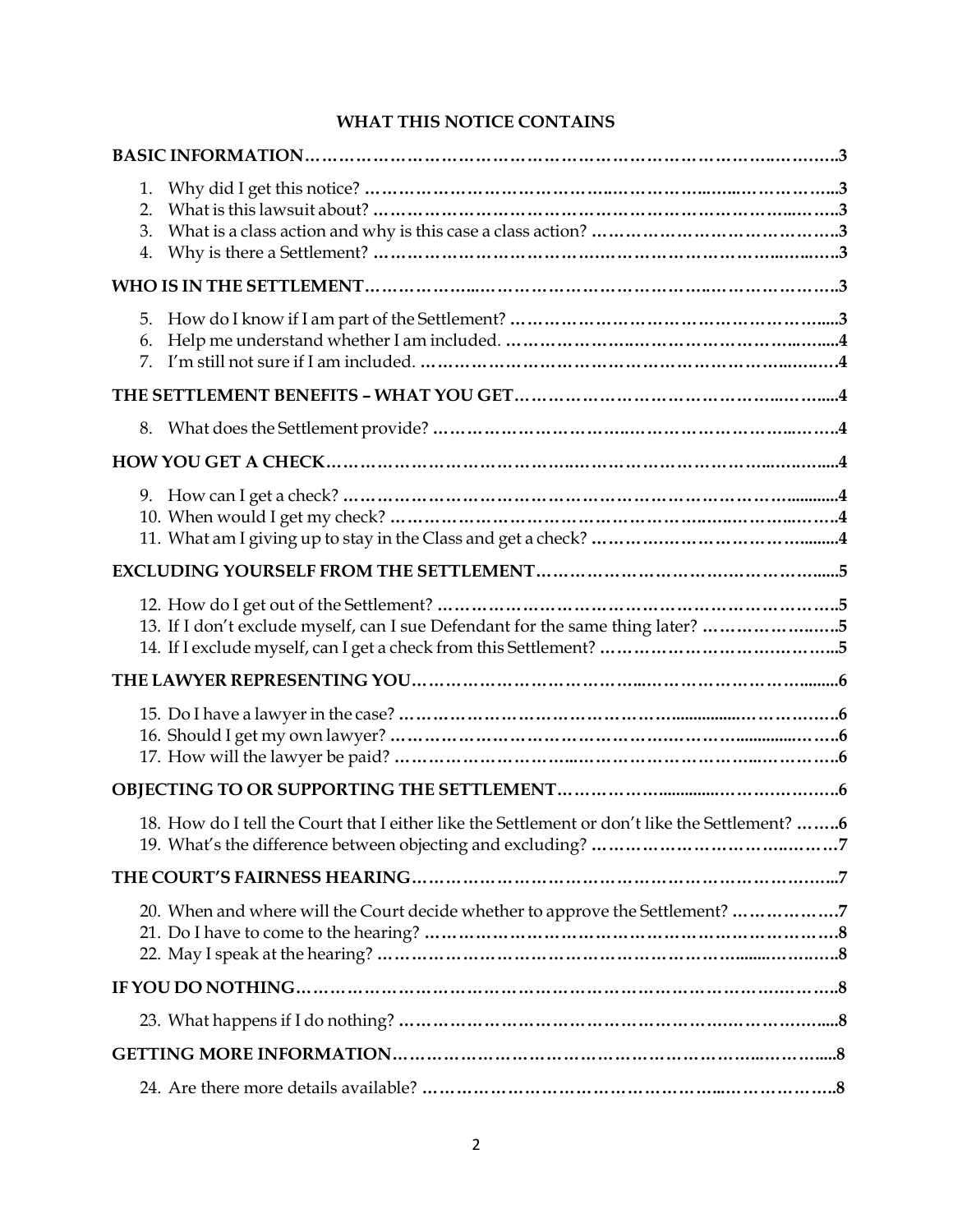# **BASIC INFORMATION**

## **1. Why did I get this notice?**

You received this notice because you were invoiced confinement fees by Steele County, and you may be eligible for a fee waiver under Minn. Stat. § 641.12, subd. 3(b).

The Court sent you this notice because you have the right to know about a proposed settlement of a class action lawsuit, and your options under that lawsuit, before the Court decides whether to approve the Settlement. If the Court approves the Settlement, and after objections and any possible appeals are resolved, the Settlement Administrator retained by Class Counsel will mail waiver applications to be completed and considered by Steele County. If the County determines you are eligible for a waiver, fees will be waived and any collected fees will be refunded.

This document explains the lawsuit, the Settlement, your legal rights, what benefits are available, who is eligible for them, and how to get them.

The Court in charge of the case is the United States District Court for the District of Minnesota. The case is known as *Coffey, et al. v. Thiele*, Case No. 20-cv-2237 (NEB/TNL). The people who sued are called the "Plaintiffs," and the party they sued is called "Defendant."

## **2. What is this lawsuit about?**

The lawsuit claimed that Defendant did not consider the factors under Minn. Stat. § 641.12, subd. 3(b) for waiver of fees prior to assessing and collecting confinement fees. Defendant denies any fault, wrongdoing, or liability.

### **3. What is a class action and why is this case a class action?**

In a class action, one or more people, called Class Representatives, sue on behalf of others like them. This Plaintiff, and all people who had confinement fees invoiced without a waiver determination under Minn. Stat. § 641.12, subd. 3(b) from September 18, 2014 to July 13, 2021, are a "Class" or "Class Members." In a class action lawsuit, one court resolves the case for all Class Members, except for those who exclude themselves from the Class.

### **4. Why is there a Settlement?**

The Court did not decide in favor of Plaintiff or Defendant. Instead, both sides agreed to a settlement. That way, they avoid the cost of a trial, and any people affected will be sent a waiver application and potentially recover a refund of fees assessed. The Class Representative and the attorneys think the settlement is best for all class members. The settlement does not mean the Defendant did anything wrong.

# **WHO IS IN THE SETTLEMENT?**

## **5. How do I know if I am part of the Settlement?**

The class includes all former Steele County Detention Center inmates who owe outstanding confinement fees and/or from whom the County withheld jail account funds or otherwise collected payment from the individual or revenue recapture who were invoiced September 18, 2014 – July 13, 2021. You are receiving this notice because your inclusion in the Class was determined through the cooperation of Class Counsel and Defendant's counsel.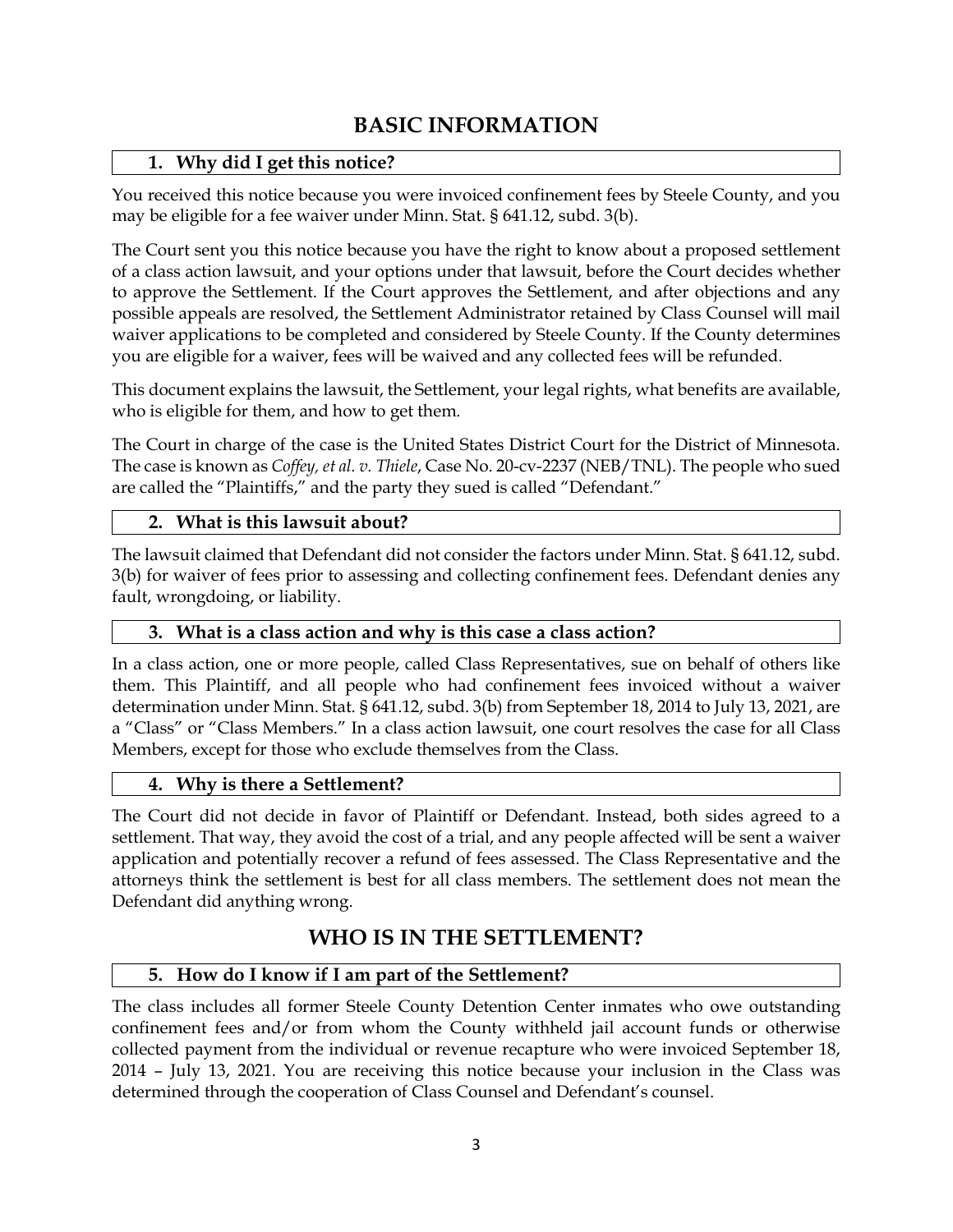### **6. Help me understand whether I am included.**

If you have received this Notice, you are included in the Class, and this Notice is only being sent to Class Members.

### **7. I'm still not sure if I am included.**

If you are still not sure whether you are included, you can call the following attorney who has been designated as Class Counsel in this case:

LAMP Mitchell Hamline School of Law Bradford Colbert 875 Summit Avenue, Room 254 St. Paul, MN 55105 Phone: 651-290-6413

## **The Settlement Benefits – What You Get**

### **8. What does the Settlement provide?**

You will be provided an application to apply for waiver of confinement fees. If you are eligible for a waiver under Minn. Stat. § 641.12, subd. 3(b), your fees will be waived and any collected amount (if applicable) will be refunded by Steele County. Any collections will be canceled. If your application is denied, you will be notified.

## **How You Get a Check**

### **9. How can I get a check?**

Only people who return the waiver application, are approved, and in fact had funds previously withheld or collected, will receive a refund check. However, even if you did not have funds withheld or collected, if you return the waiver application and are approved, the fees will be waived and collection efforts will be canceled. If you do not qualify for a waiver, you will be notified. Please return the completed form by March 1, 2022.

## **10. When would I get my check if my waiver is approved?**

The Court will hold a hearing on April 11, 2022 at 10 a.m., to decide whether to finally approve the Settlement. If the Court approves the Settlement, there could be appeals. It is always uncertain whether these appeals can be resolved, and resolving them can take time, perhaps several months. A waiver application form will be mailed to Class Members. Please return the completed form by March 1, 2022. Upon return of the forms, the waiver applications will be considered and any applicable refunds or other action will be promptly taken. Please be patient.

## **11. What am I giving up to stay in the Class and potentially get a waiver or check?**

Unless you exclude yourself, you are staying in the Class, and that means that you cannot sue, continue to sue, or be part of any other lawsuit against the Defendant regarding the claims in *this* case. It also means that all of the Court's orders will apply to you and legally bind you. If you stay in the class you will agree to the releases and covenants not to sue as described in detail in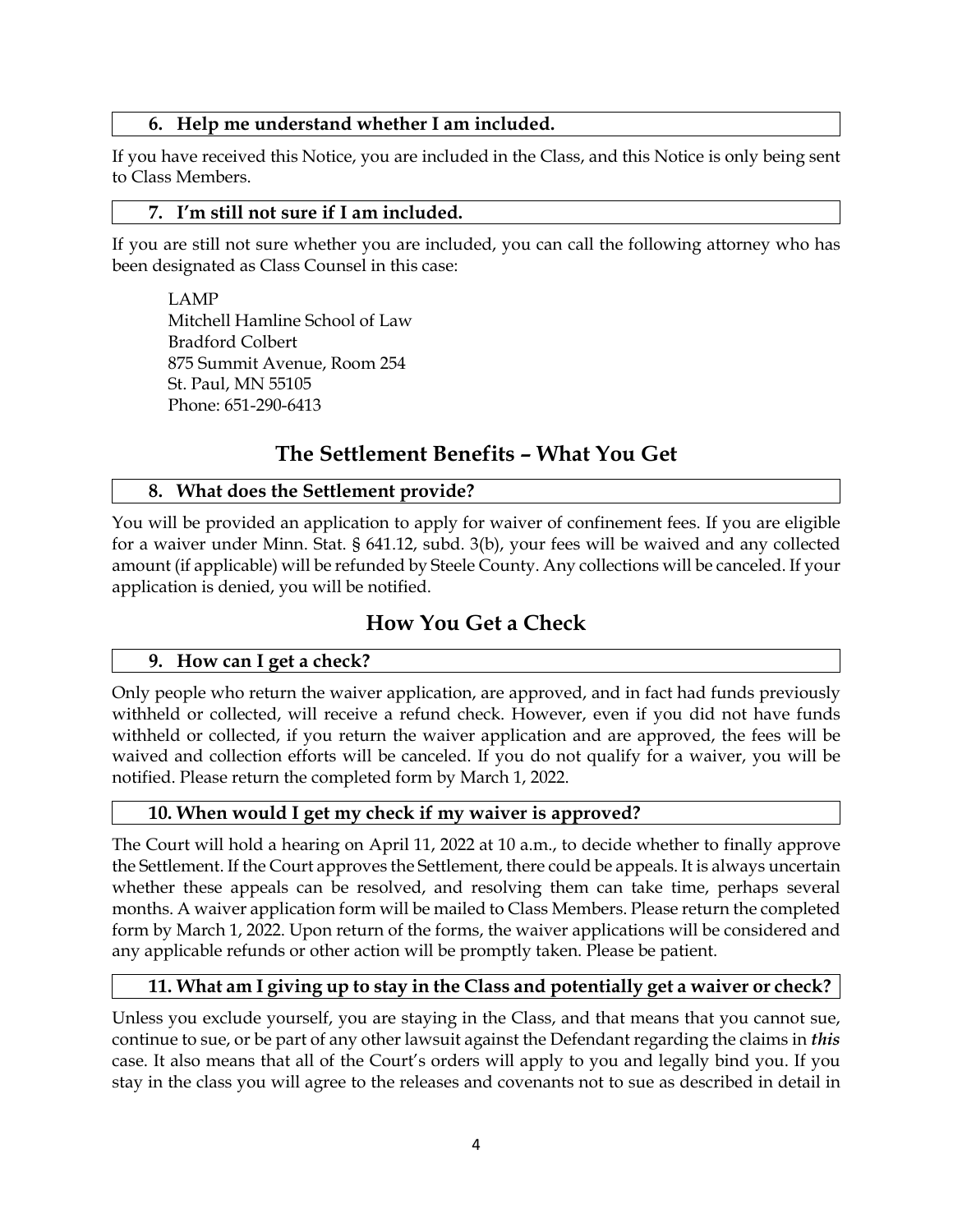the Settlement Agreement, which can be viewed at [www.mitchellhamline.edu/clinics/lamp](http://www.mitchellhamline.edu/clinics/lamp-legal-assistance-to-minnesota-prisoners/)[legal-assistance-to-minnesota-prisoners/.](http://www.mitchellhamline.edu/clinics/lamp-legal-assistance-to-minnesota-prisoners/)

## **Excluding Yourself from the Settlement**

If you do not want to receive a waiver application or potential refund or be a part of this Settlement, and you want to keep the right to sue the Defendant about the legal claims in this case, then you must take steps to get out. This is called excluding yourself – or is sometimes referred to as opting out of the settlement Class.

### **12. How do I get out of the Settlement?**

To exclude yourself from the Settlement, you must send a written and signed request to opt-out stating:

- (1) your name, address, and telephone number,
- (2) a reference to the Litigation, and
- (3) that you wish to opt-out of the Class.

You must mail your Request for Exclusion and it must be postmarked no later than February 1, 2022 to:

LAMP Mitchell Hamline School of Law Bradford Colbert 875 Summit Avenue, Room 254 St. Paul, MN 55105

If you do not submit a timely opt-out request that complies with these requirements, your optout request will be deemed invalid and you will not be excluded from the class. **The deadline for exclusion from (opting out of) the settlement is February 1, 2022.**

You cannot exclude yourself on the phone or by e-mail. If you mail an opt-out request, you will not get any settlement check, and you cannot object to the Settlement. You will not be legally bound by anything that happens in this lawsuit. If you have injuries from the Defendant regarding the claims in this case and you opt-out, you may be able to sue the Defendant in the future.

### **13. If I don't exclude myself, can I sue the Defendant for the same thing later?**

No. Unless you exclude yourself, you give up the right to sue Defendant for the claims that this Settlement resolves. More information on released claims can be found in the Settlement Agreement at pages 1-2 and Paragraph 26.

### **14. If I exclude myself, can I get a check from the settlement?**

No. If you exclude yourself, you cannot receive a potential refund under the Settlement. But, you may still sue the Defendant regarding the legal claims made in this lawsuit.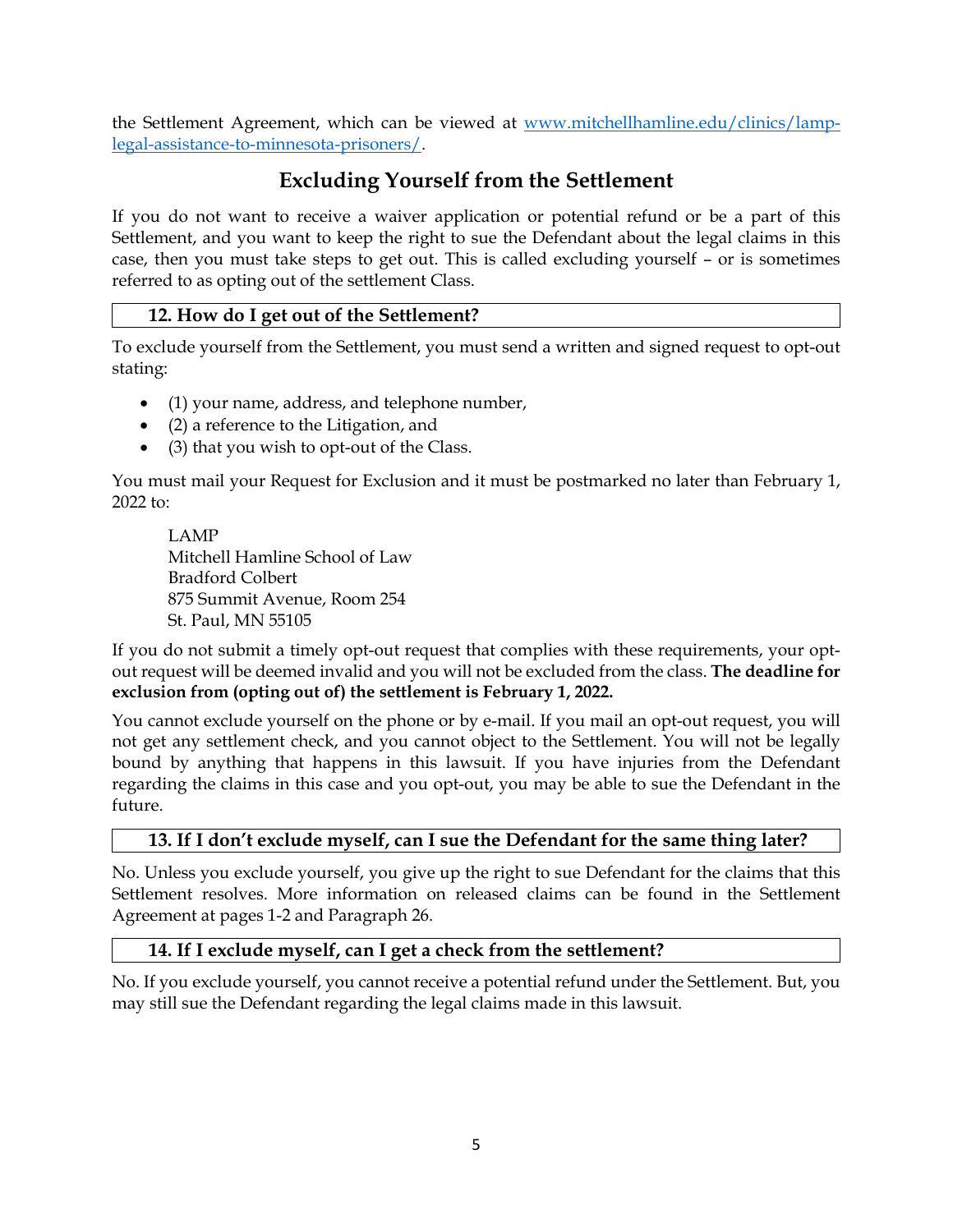# **The Lawyer Representing You**

## **15. Do I have a lawyer in the case?**

The Court appointed the legal clinic LAMP to represent you as "Class Counsel." The lawyer representing you may be contacted at the address and phone number provided above.

## **16. Should I get my own lawyer?**

You do not need to hire your own lawyer because Class Counsel is working on your behalf. But you may enter an appearance through an attorney if you choose to do so at your own expense. For example, you can ask an attorney to appear in Court for you if you want someone other than Class Counsel to speak for you. You should contact your lawyer about this Notice if you still have any questions.

## **17. How will the lawyer be paid?**

Class Counsel has asked the Court for legal fees of \$27,500. This amount represents the legal fees and costs for the period of time Class Counsel has litigated this dispute. The amount will pay Class Counsel for the time they spent litigating this dispute and assuming the risk of bringing the action on your behalf or any enhancement ordered by the court.

# **Objecting to or Supporting the Settlement**

You can tell the Court that you agree or do not agree with the Settlement or some part of it.

### **18. How do I tell the Court that I either like the settlement or do not like the settlement?**

If you are a Class Member, you can write the Court and state that you approve of the Settlement or some part of it. You can also write the Court to object to the Settlement if you do not like any part of it. You can give reasons why you think the Court should approve the Settlement or not approve it. The Court will consider your views.

To object, you must submit a written statement setting forth: (1) your name, address, e-mail address, and telephone number; (2) your objection/intervention, with any comments or supporting arguments; (3) notice of your intention to appear; (4) a detailed statement describing the specific ground(s) to be raised; and (5) any supporting documentation that you desire the Court to consider, including any memorandum or brief. Any such documents must be mailed no later than March 28, 2022, addressed to:

Clerk of the United States District Court District of Minnesota Attn: Steele County Fees Litigation Case No. 20-cv-2237 (NEB/TNL) Diana E. Murphy United States Courthouse 300 South Fourth Street, Suite 202 Minneapolis, MN 55415

## **DO NOT CALL THE COURT. ALL REQUESTS MUST BE IN WRITING.**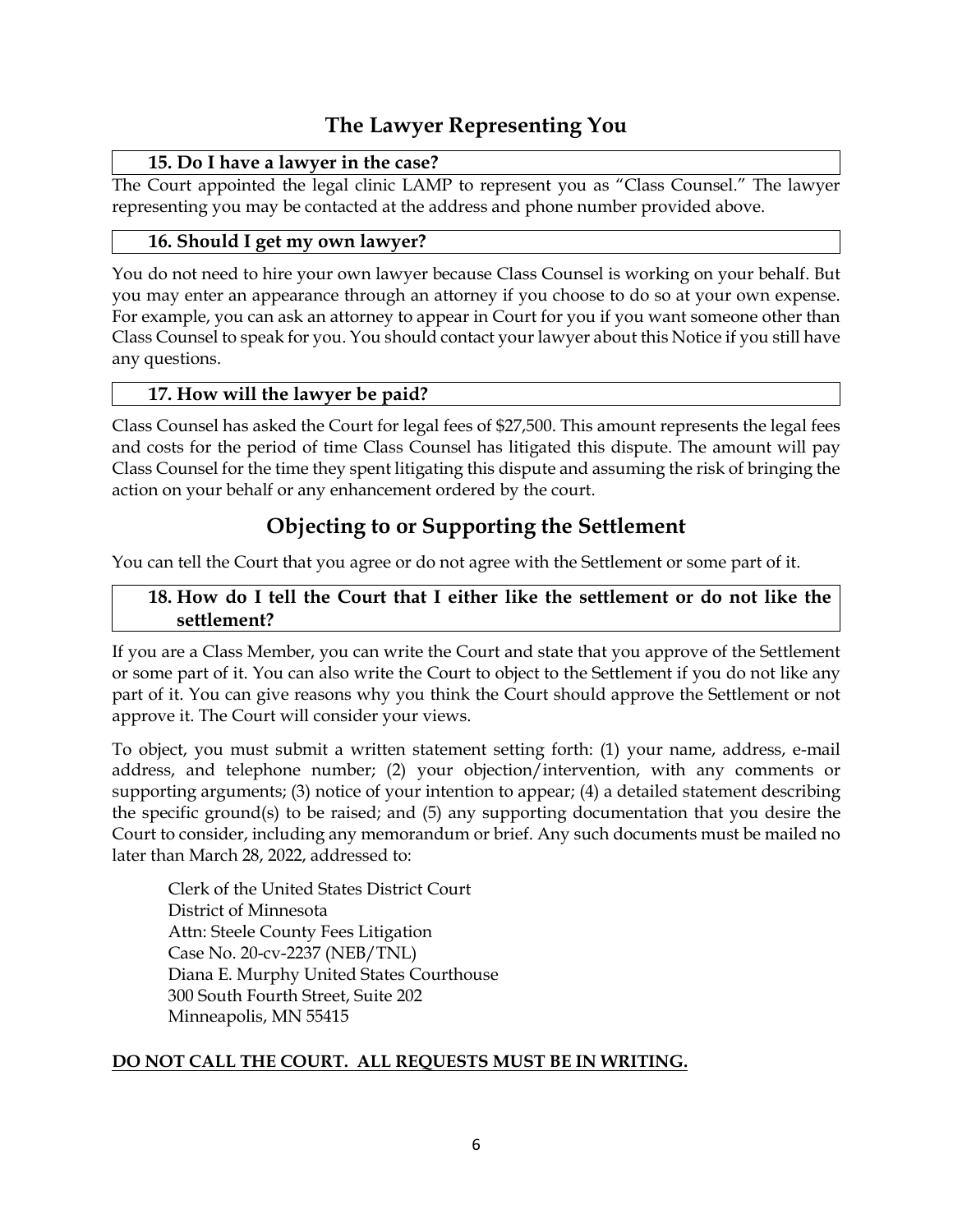You must also mail or otherwise deliver identical copies of your written submission to Class Counsel, at the address listed above, and Defendant's Counsel at the following address:

IVERSON REUVERS Stephanie Angolkar, Esq. 9321 Ensign Avenue South Bloomington, MN 55438

Your written objection or request to intervene must be received by the Court no later than March 28, 2022. Your submission to the Court must include a certification that you have caused identical copies to be delivered to Plaintiffs' Counsel and Defendant's Counsel on or before March 28, 2022 (or mailed to them via first class mail). You cannot object or request to intervene if you have opted out of the class. Only those that remain in the Class may object to this settlement or request to intervene. Any person who fails to object in the manner provided herein shall be deemed to have waived their objections and shall be forever barred from making any such objections in this litigation.

You may also attend the Settlement Hearing either in person or through an attorney retained by you at your own expense. You may ask to be heard by Judge Brasel at the Settlement Hearing. In order to be heard, however, you must have submitted a written objection or request to intervene in compliance with this subsection and include in your comments a statement that you intend to appear and wish to be heard at the Settlement Hearing.

### **19. What is the difference between objecting and excluding?**

Objecting is formally telling the Court that you do not like something about the Settlement and that you believe the Settlement should be rejected. You can object only if you stay in the Class. If the Settlement is approved you will give up your right to sue the Defendant for the claims the Settlement resolves. Excluding yourself is telling the Court that you do not want to be part of the Class. If you exclude yourself, you have no basis to object because the case no longer affects you.

## **The Court's Fairness Hearing**

The Court will hold a hearing to decide whether to approve the Settlement. You may attend and you may ask to speak, but you do not have to.

### **20. When and where will the Court decide whether to approve the settlement?**

The Honorable Nancy E. Brasel will hold a Fairness Hearing on April 11, 2022 at 10 a.m., at United States District Court, 300 South Fourth Street, Courtroom 13W, Minneapolis, MN 55415.

At this hearing, the Court will consider whether the Settlement is fair, reasonable and adequate. If there are objections, the Court will consider them. Judge Brasel will listen to Class Members who have asked to speak at the hearing against the Settlement. The Court will also approve payment to Class Counsel and Class Representatives. After the hearing, the Court will decide whether to approve the Settlement. We do not know how long these decisions will take. If the Court approves the Settlement, then waiver applications will be mailed. If the Court does not approve the Settlement, then the parties will continue to litigate the case in Court.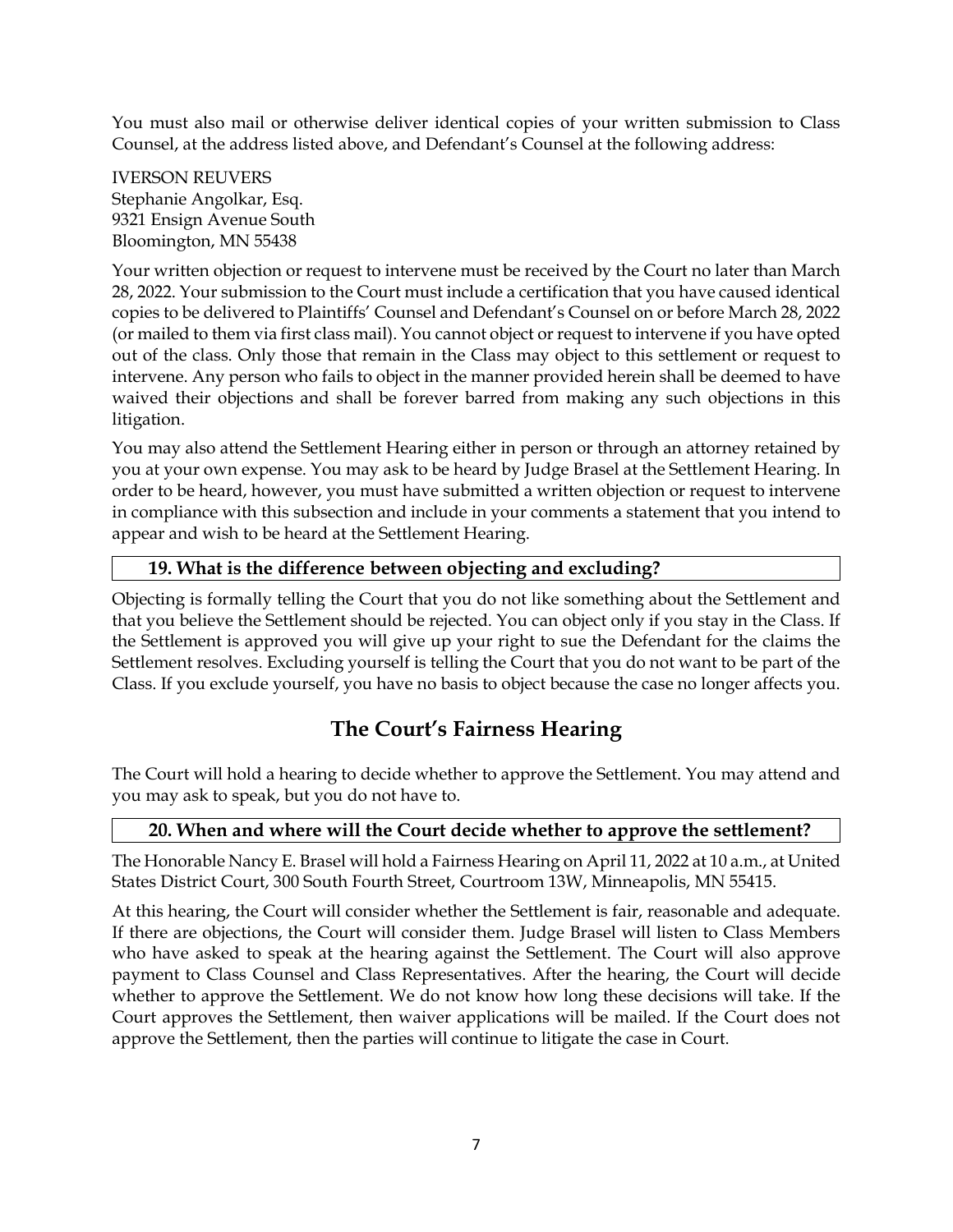### **21. Do I have to come to the hearing?**

No. Class Counsel will answer questions Judge Brasel may have. But you are welcome to come at your own expense. If you send an objection, you do not have to come to Court to talk about it. As long as you filed your written objection on time, the Court will consider it. You may also pay your own lawyer to attend, but it is not necessary.

### **22. May I speak at the hearing?**

You may speak at the Fairness Hearing if you wish to oppose the Settlement. In order to object to the Settlement you must follow the instructions set forth above. You cannot speak at the hearing if you excluded yourself.

# **If You do Nothing**

### **23. What happens if I do nothing at all?**

If you are a Class Member and you do nothing, you will receive a waiver application. You will give up the right to start a lawsuit, or be part of any other lawsuit against the Defendant about the legal issues in this case, ever again. Please see No. 11 above for more information about the claims you are releasing as a Class Member.

# **Getting More Information**

### **24. Are there more details available?**

This Notice summarizes the proposed Settlement. More details are available in the Settlement Agreement, which is included with this Notice. If you did not receive a copy of the Settlement Agreement, please contact Class Counsel identified above.

The description of the Litigation set forth in this notice is general and does not cover all of the issues and proceedings thus far. For a more detailed statement of the matters involved in the Litigation, reference is made to the pleadings, to the Settlement Agreement, to the orders entered by the Court, and to other papers filed in the litigation, which may be inspected at the Office of the Clerk of Court, United States District Court for the District of Minnesota, 300 South Fourth Street, Suite 202, Minneapolis, MN 55415, during business hours of each business day. Please note that the Clerk's Office is not permitted to give legal advice.

## **DO NOT CONTACT THE COURT FOR INFORMATION.**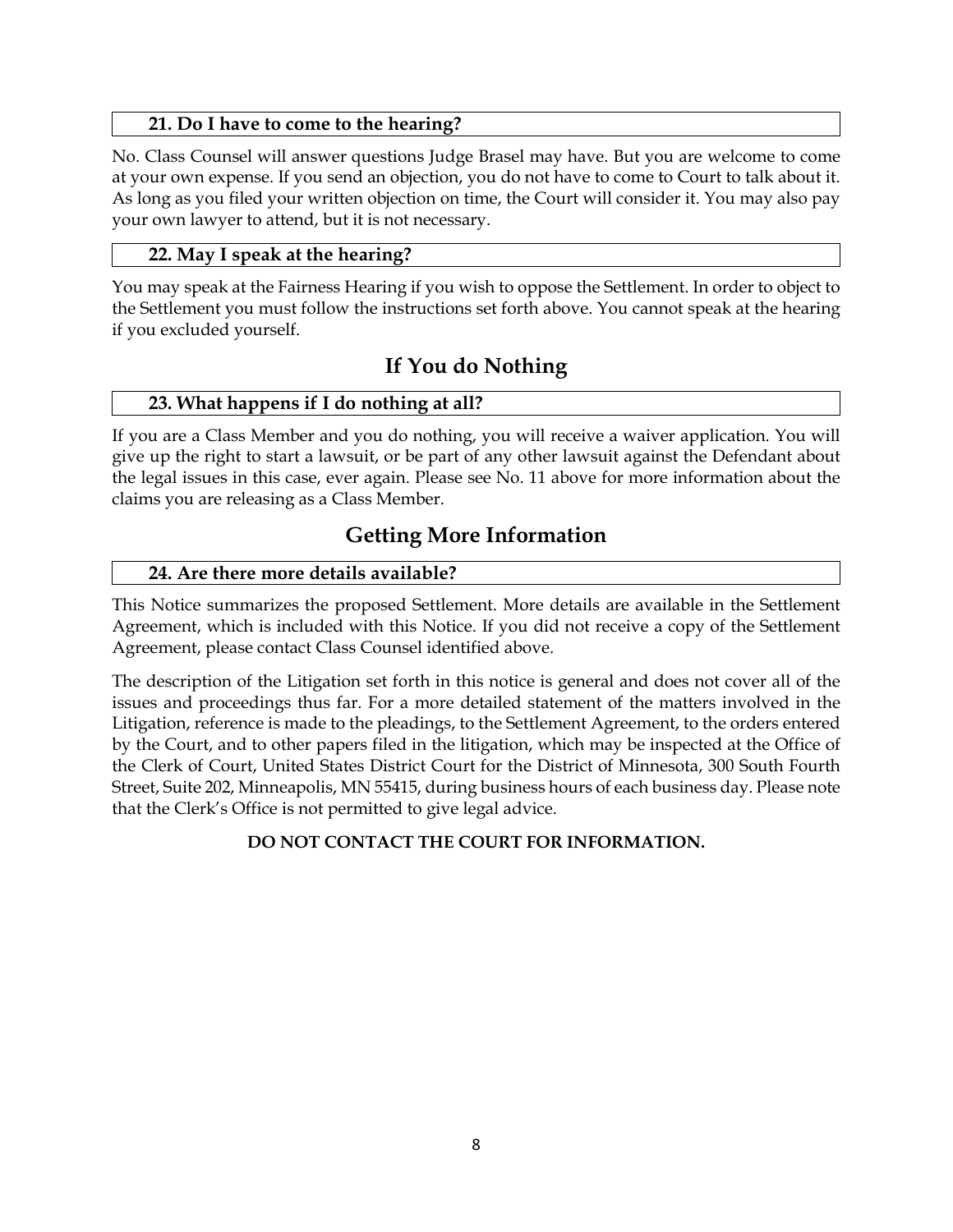

# **STEELE COUNTY DETENTION CENTER**

You are receiving this form as part of a class action settlement involving individuals invoiced confinement fees between September 18, 2014, and July 13, 2021. If you were invoiced confinement fees, you may be eligible for a waiver of charged fees. If you paid fees, you may be eligible for a refund.

Waiver of Fees: Minnesota law requires the jail to waive fees if you are deemed to have been unable to pay at the time you were invoiced. The following information will be used to determine your ability to pay. Please fill this form out completely; if the information given is insufficient to determine whether you have the ability to pay, you will be deemed ineligible for a waiver.

I, (PRINT NAME) understand that if I provide false information on this form it may lead to criminal charges. I declare under penalty of perjury that the information I provide below is true and correct.

**Date of Invoice (if known):** \_\_\_\_\_\_\_\_\_\_\_\_\_\_\_\_\_\_\_\_\_\_\_\_\_\_\_\_\_\_\_\_\_ (Please provide approximate date if unknown)

**Instructions:** Complete all questions in this application and then sign it. Do not leave any blanks: if the answer to a question is "0," "none," or "not applicable  $(N/A)$ ," write that response. If you need more space to provide a more complete response, please use the last page or add additional pages as necessary*.* 

### **1. Were you employed at the time of the invoice: Yes / No**

| Employer | Address | Dates of Employment   Gross Monthly Pay |  |
|----------|---------|-----------------------------------------|--|
|          |         |                                         |  |
|          |         |                                         |  |

### **2. Financial assets at the time of the invoice:**

| Financial Institution | Type of Account | Amount in Account |  |
|-----------------------|-----------------|-------------------|--|
|                       |                 |                   |  |
|                       |                 |                   |  |
|                       |                 |                   |  |

### **3. Did you or a Dependent receive Public Assistance at the time of the invoice: Yes / No**

If yes, what benefits do you receive?

Check all that apply.

SSI Food Stamps TANF General Assistance Medical Assistance

MFIP Minnesota Supplemental/Emergency Assistance (MSA)

Other Please list

### **4. Were you granted a Public Defender in the case you were detained for: Yes / No**

SIGN: DATE:

9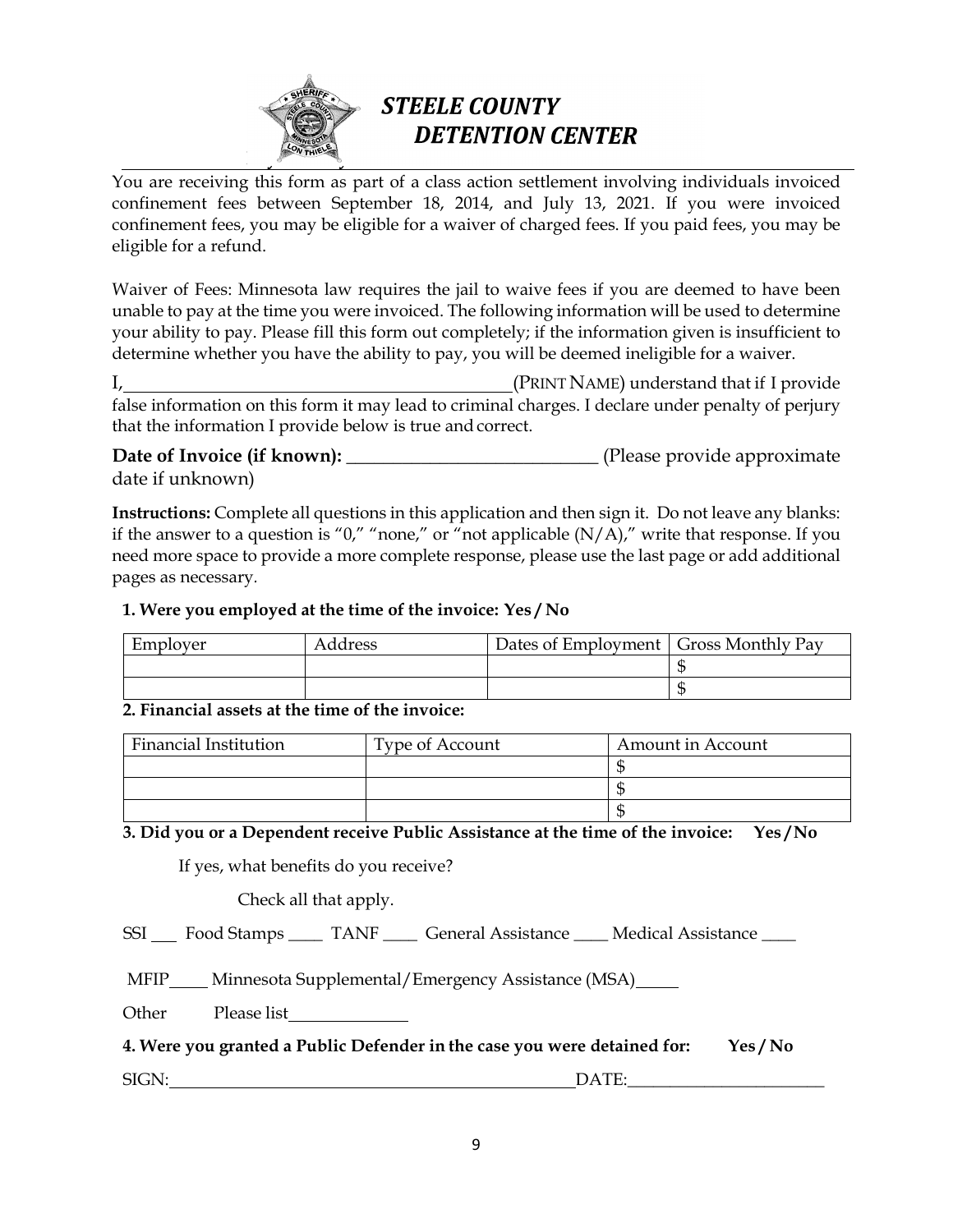**Inmate Name**:

**Supervisor Conducting Review:** 

# **Date Received:**

| 1. | Was the person unemployed/receiving government benefits/was | YES / NO           |
|----|-------------------------------------------------------------|--------------------|
|    | appointed a public defender? Indicate which.                | (circle one)       |
|    |                                                             | If yes, fees shall |
|    |                                                             | be waived.         |
| 2. | Will the fees create an undue hardship on the person or the | YES / NO           |
|    | person's immediate family? Explain.                         | (circle one)       |
|    |                                                             | If yes, fees shall |
|    |                                                             | be waived.         |
| 3. | Are the prospects of payment poor? Explain.                 | YES / NO           |
|    |                                                             | (circle one)       |
|    |                                                             | If yes, fees shall |
|    |                                                             | be waived.         |
| 4. | Are there other extenuating circumstances justifying waiver | YES / NO           |
|    | of fees? Explain.                                           | (circle one)       |
|    |                                                             | If yes, fees shall |
|    |                                                             | be waived.         |

**\_\_\_\_\_\_\_\_\_\_\_\_\_\_\_\_\_\_\_\_\_\_\_\_\_\_\_\_\_\_\_\_\_\_\_\_\_\_\_\_\_\_\_\_\_\_\_\_\_\_\_\_\_\_\_\_\_\_\_\_\_\_\_\_\_\_\_\_\_\_\_\_\_\_\_\_\_**

## **Waiver Granted? YES/NO** *(circle one)*

**Other action taken (if applicable): \_\_\_\_\_\_\_\_\_\_\_\_\_\_\_\_\_\_\_\_\_\_\_\_\_\_\_\_\_\_\_\_\_\_\_\_\_\_\_\_\_\_\_\_\_\_**

**Official Review:** *initial \_\_\_\_\_*

**Response sent:** *initial \_\_\_\_\_\_ date \_\_\_\_\_\_\_\_*

**Refund sent (if applicable):** *initial \_\_\_\_\_ date \_\_\_\_\_*

**Revenue Recapture canceled (if applicable):** *initial \_\_\_\_\_ date \_\_\_\_\_*

Notice ID: «noticeID»

PIN: «pin»